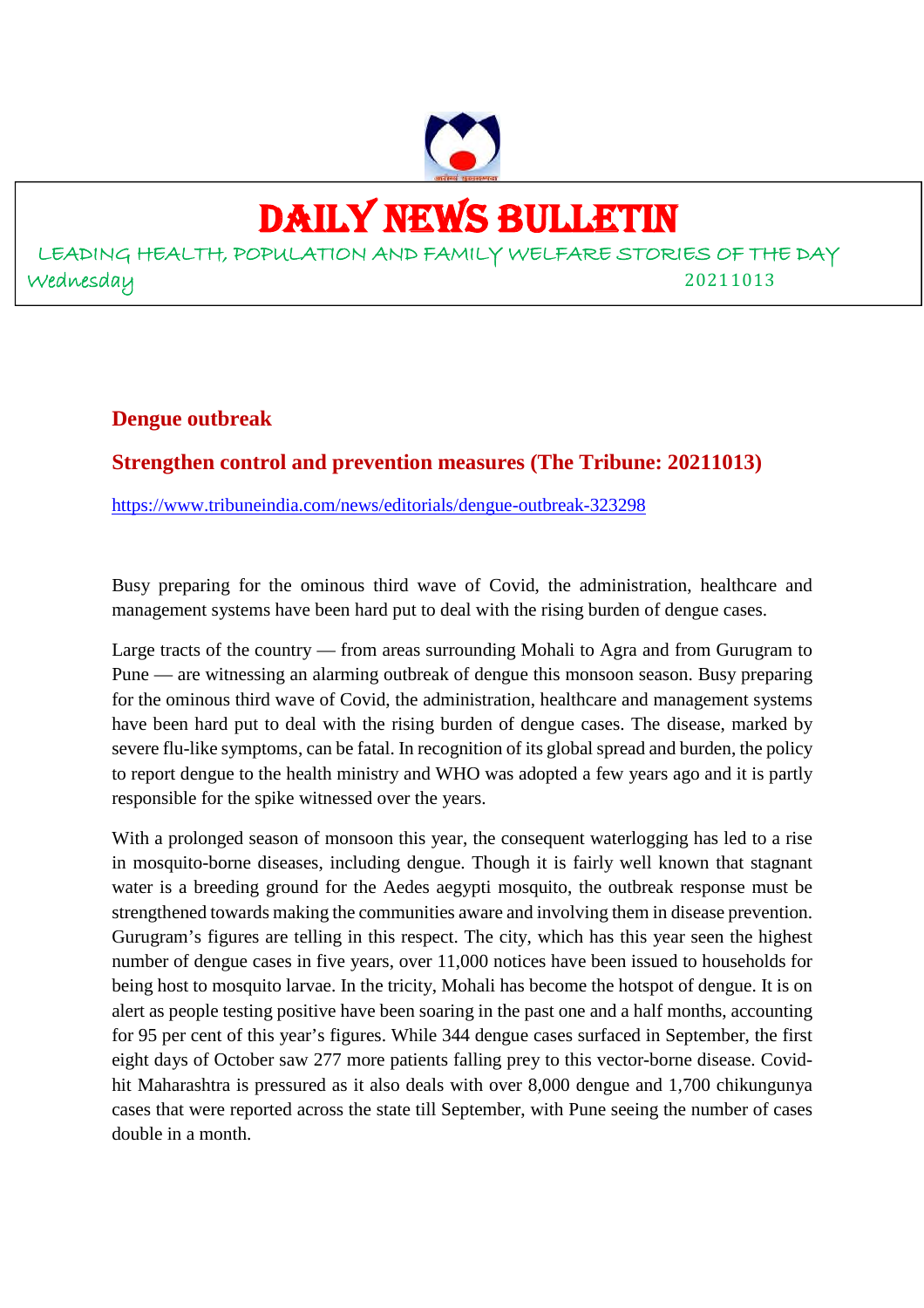With the vaccine for dengue still in the initial trial stage, fogging of the affected and diseaseprone areas and screening measures, along with the citizens' dedication to keeping the surroundings clean and dry, are effective strategies to avert an epidemic. A proper audit of the numbers of infected patients and mortality statistics are necessary for formulating better control and treatment protocols.

#### **Vaccine**

# **Needleless three-dose Zydus vaccine priced at Rs 1,900; govt still negotiating(The Tribune: 20211013)**

https://www.tribuneindia.com/news/coronavirus/needleless-three-dose-zydus-vaccine-pricedat-rs-1-900-govt-still-negotiating-319774

Needleless three-dose Zydus vaccine priced at Rs 1,900; govt still negotiating

Zydus Cadila is learnt to have proposed a price of Rs 1,900 for its three-dose vaccine ZyCov-D that can be given to those above 12 years of age even as the Centre is negotiating with the pharma company to bring down the rate. Photo for representation only.

Zydus Cadila is learnt to have proposed a price of Rs 1,900 for its three-dose vaccine ZyCov-D that can be given to those above 12 years of age even as the Centre is negotiating with the pharma company to bring down the rate.

A final decision on the price of the indigenously developed and world's first DNA-based needle-free Covid-19 vaccine was likely to be taken this week, sources said. The government had on Thursday said the vaccine would be introduced in the nationwide anti-Covid vaccination drive shortly.

"The company has proposed a price of Rs 1,900 (inclusive of taxes) for its three-dose jab. Negotiations are on. The company has been asked to reconsider all the aspects regarding the cost of the vaccine. A final decision on the price is likely to be taken this week," a source said. Another source said the ZyCoV-D had to be differently priced than Covaxin and Covishield as, apart from being a three-dose vaccine, there was a needle-free jet injector used for administering the vaccine that costs Rs 30,000. That jet injector can be used for administering around 20,000 doses. The vaccine is to be given on days zero, 28 and 56.

Sources said around three rounds of meetings had taken place so far between the Centre and the company, the last one on Thursday.

The Health Ministry is also waiting for recommendations from the National Technical Advisory Group on Immunisation (NTAGI) for introducing ZyCoV-D in the inoculation drive and prioritising beneficiaries focusing on those aged 12-18 years with comorbidities.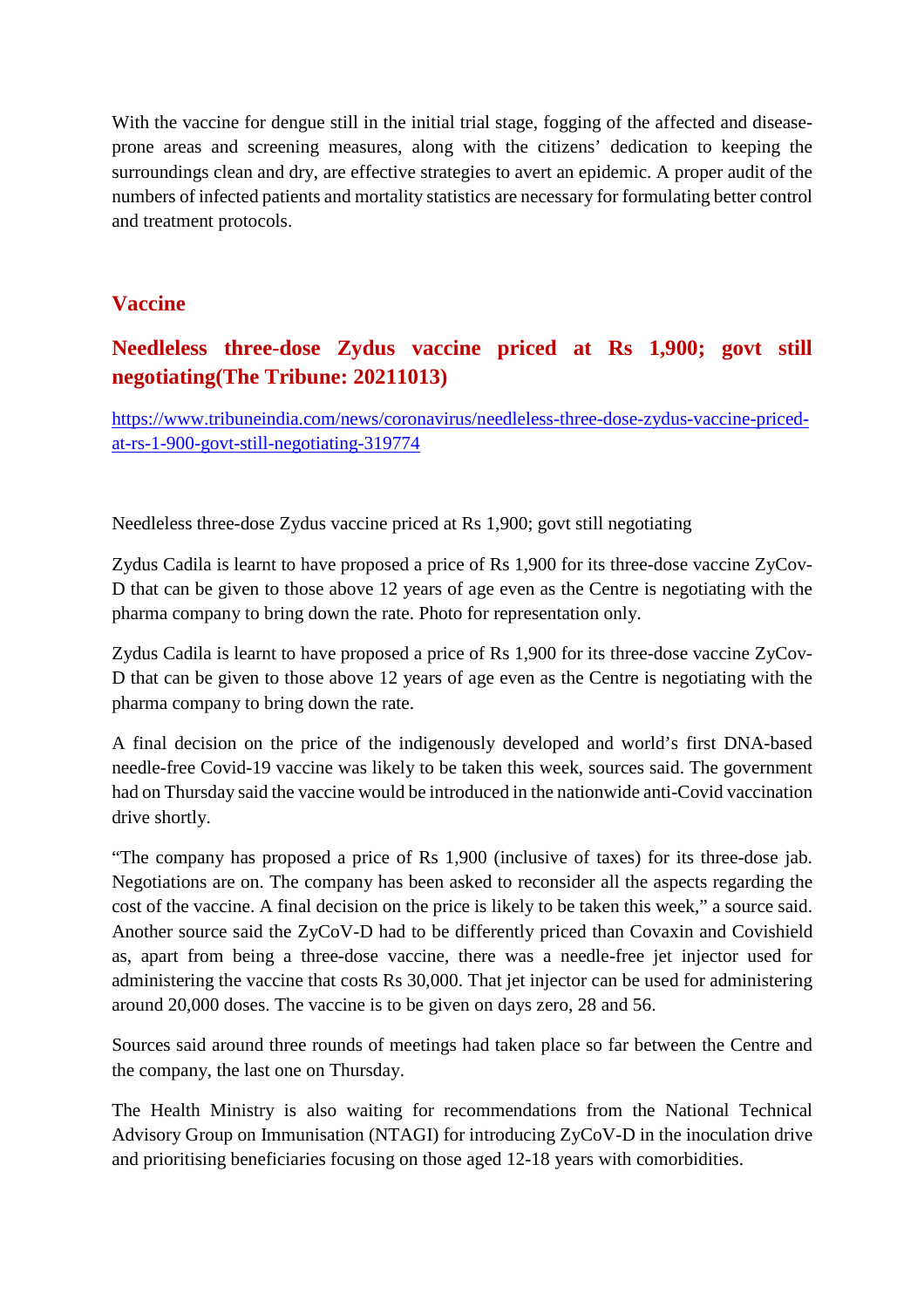The NTAGI will provide the protocol and framework for the introduction of this vaccine, an official source said.

Union Health Secretary Rajesh Bhushan said the government was in conversation with the manufacturers. "Since this is a three-dose vaccine and comes with a needleless delivery system, it would have a differential pricing than the existing vaccines being used in the Covid vaccination programme," he said.

Indigenously developed ZyCov-D is world's first DNA-based needle-free vaccine

A Rs30,000 jet injector is used to administer the vaccine —first in India for 12-plus

One injector can administer 20,000 doses, to be given on days zero, 28 and 56

Final price likely this week

The Centre is learnt to be negotiating with Zydus Cadila the price of the vaccine, expected to be finalised this week.

#### **Protein powder**

# **Dry scooping: Experts on why you should avoid this viral fitness fad (The Indian Express: 20211013)**

https://indianexpress.com/article/lifestyle/health/dry-scooping-tiktok-protein-powder-fadhealth-scare-caffeine-7567510/

One scoop of protein powder might be packed with as much caffeine as five cups of coffee which makes is dangerous to consume, experts say

dry scooping, dry scooping health, what is dry scooping, protein powder benefits, tiktok trends, indianexpress.com, indianexpressHere's what to know about the viral trend of dry scooping protein powder. (Source: Getty Images/Thinkstock)

A new trend that is gaining popularity on social media platforms like TikTok is 'dry scooping' or the practise of consuming a scoop of protein powder without diluting it in water. The fad, believed to give a bigger boost of energy for longer and harder workout, is dangerous, warn experts.

Protein powders are known to consist of a blend of amino acids, B vitamins, caffeine, creatine, artificial sweeteners, and other ingredients. So, neat consumption of such ingredients may create health issues. According to the Cleveland Clinic, it is common for pre-workout supplements to have 150 to 300 mg of caffeine per serving. The potential dangers of consuming too much caffeine include risk of insomnia, anxiety, dehydration, and abnormal heart rhythm, according to the National Institutes of Health.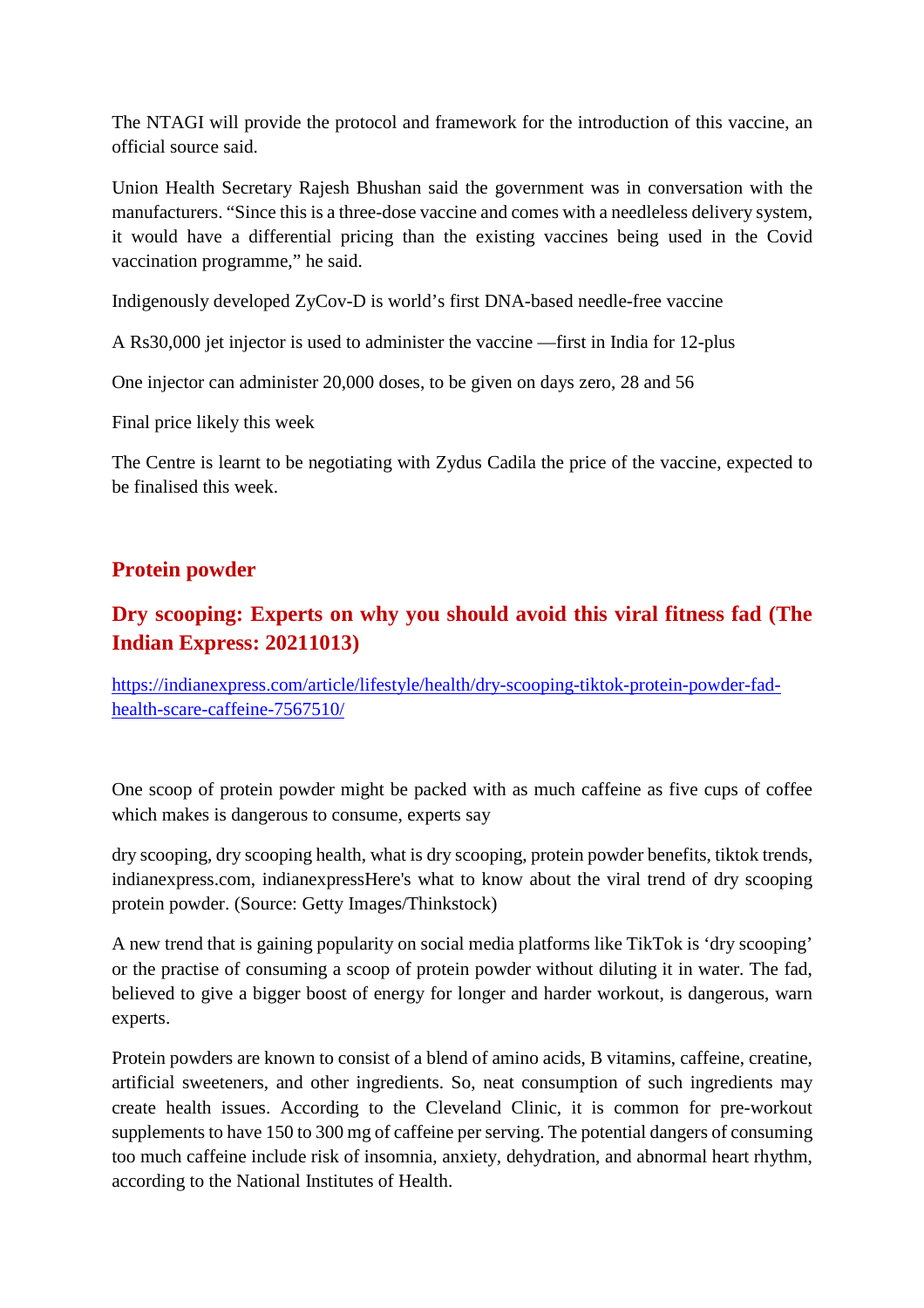While the ingredients may help boost one's stamina before a workout, there are some risks in consuming extra energy-boosting stimulants. "For example, consuming too much caffeine can increase the chances for a heart disorder," Deepti Khatuja, clinical nutritionist, Fortis Memorial Research Institute, Gurgaon, told indianexpress.com.

protein Protein powders should be diluted with water. (Photo: Getty/Thinkstock)

Where did the trend originate from?

As per everydayhealth.com, one TikTok user — kimg966 — shared a dry scooping video in late May 2021, racking up over 7.6 million views. In it, she tries to swallow a cap full of of the powder, but spits it out even before she can consume water. Another user, reportedly, suffered a heart attack owing to the fad.

ALSO READ |Natural protein or protein shakes — which should you pick?

Why must one exercise caution?

Viral social media challenges, which are blindly followed by youngsters, pose many physical and mental challenges, experts mention. "This latest fad of 'dry scooping', which involves users taking a scoop of protein powder without diluting it with water has already led to unfortunate incidents. I would request kids not to take up such mindless challenges because ingesting protein powder on its own can lead to heart and lung seizures – and even death. The highly concentrated powder can lead to choking, accidental inhalation, over-consumption injury, and death," said Dr Shuchin Bajaj, founder and director, Ujala Cygnus Group of Hospitals.

ALSO READ |Is it safe to have frozen honey? Here's what experts say

One scoop of powder might be packed with as much caffeine as five cups of coffee which makes is dangerous to consume, experts said. "It can further increase the chances of high blood pressure or increased heart rate, and accidently inhaling the powder into the lungs could cause choking or an infection or pneumonia," remarked Khatuja.

Delhi News

Greater Noida Authority launches programme against communicable diseases

Delhi: Man arrested for firing outside multiplex in Saket

Delhi govt spa policy on hold, MCDs implement ban on cross-gender massage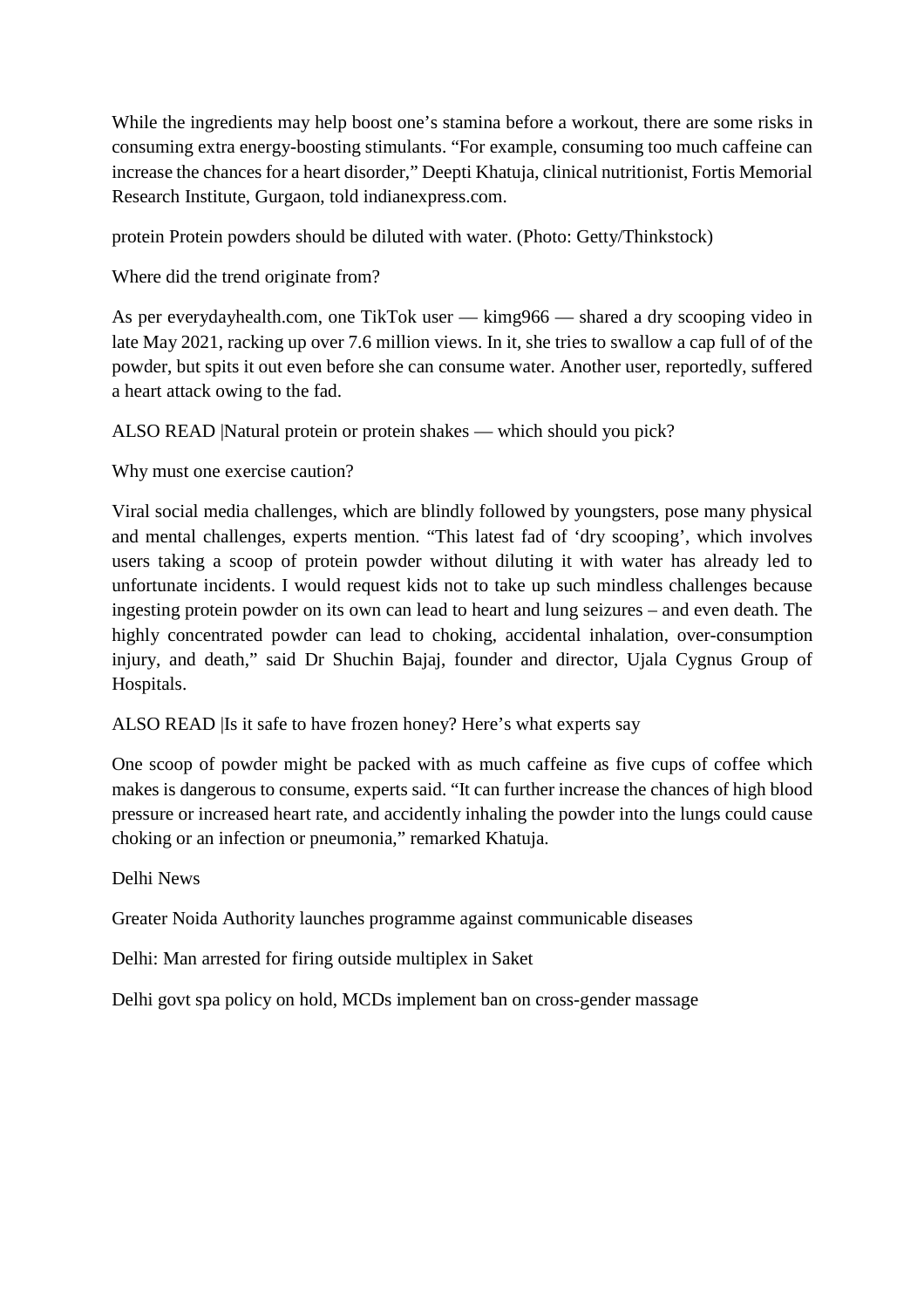#### **Oral health**

# **Healthy teeth: Navratri special food and beverages for oral health (The Indian Express: 20211013)**

https://indianexpress.com/article/lifestyle/food-wine/healthy-teeth-navratri-special-foodbeverages-oral-health-7564424/

Starchy foods like potato chips and sugar-laced beverages need to be avoided as you fast

Navratri, Navratri special foods, Navratri fasting, healthy Navratri foods for dental health, oral health and hygiene, healthy eating, clean teeth, indian express newsCoconut water is an excellent source of nutrients, and can keep your teeth strong. (Photo: Pixabay)

There is a direct link between the food you eat and your oral/dental health. As you fast this Navratri, you need to keep in mind that with a change of diet, your dental habits need to change a bit, too. Dr Neetika Modi, dental surgeon at Studio Aesthetique Clinic says it's important to choose wisely while fasting.

"When we eat or drink sugary foods and beverages, we predispose ourselves to decay and gum disease. Plaque is a thin invisible sticky film of bacteria that covers the surface of our teeth. When sugars and starches come in contact with plaque, acids form, which attack teeth leading to a breakdown of the hard enamel and causing the tooth to decay," she explains.

ALSO READ |Navratri food: Some saatvik sauces that you can enjoy this festive season

Dr Modi advises that starchy foods like potato chips, and sugar-laced beverages need to be avoided as you fast. Instead, opt for foods that promote a healthy mouth. These include:

1. Fruits and fibre-rich fruits: They keep the teeth and gums clean. They also keep saliva flowing. Saliva contains traces of calcium and phosphate. It restores minerals to areas of teeth that have lost them from bacterial acids. Fruits like oranges and grapefruit with high levels of vitamin-C strengthen the blood vessels and connective tissues in the mouth, thus, slowing the mouth of gum inflammation.

2. Buttermilk, plain yogurt, and cheese: They are saliva makers. Rich in calcium, they improve bone health. Adding mint to a glass of buttermilk keeps the mouth fresh.

3. Coconut water: It is an excellent source of nutrients, anti-bacterial and anti-viral properties, which help build immunity, keeping you hydrated for long and preventing cramps related to fasting.

4. Makhana or foxnuts: Good protein and essential nutrients.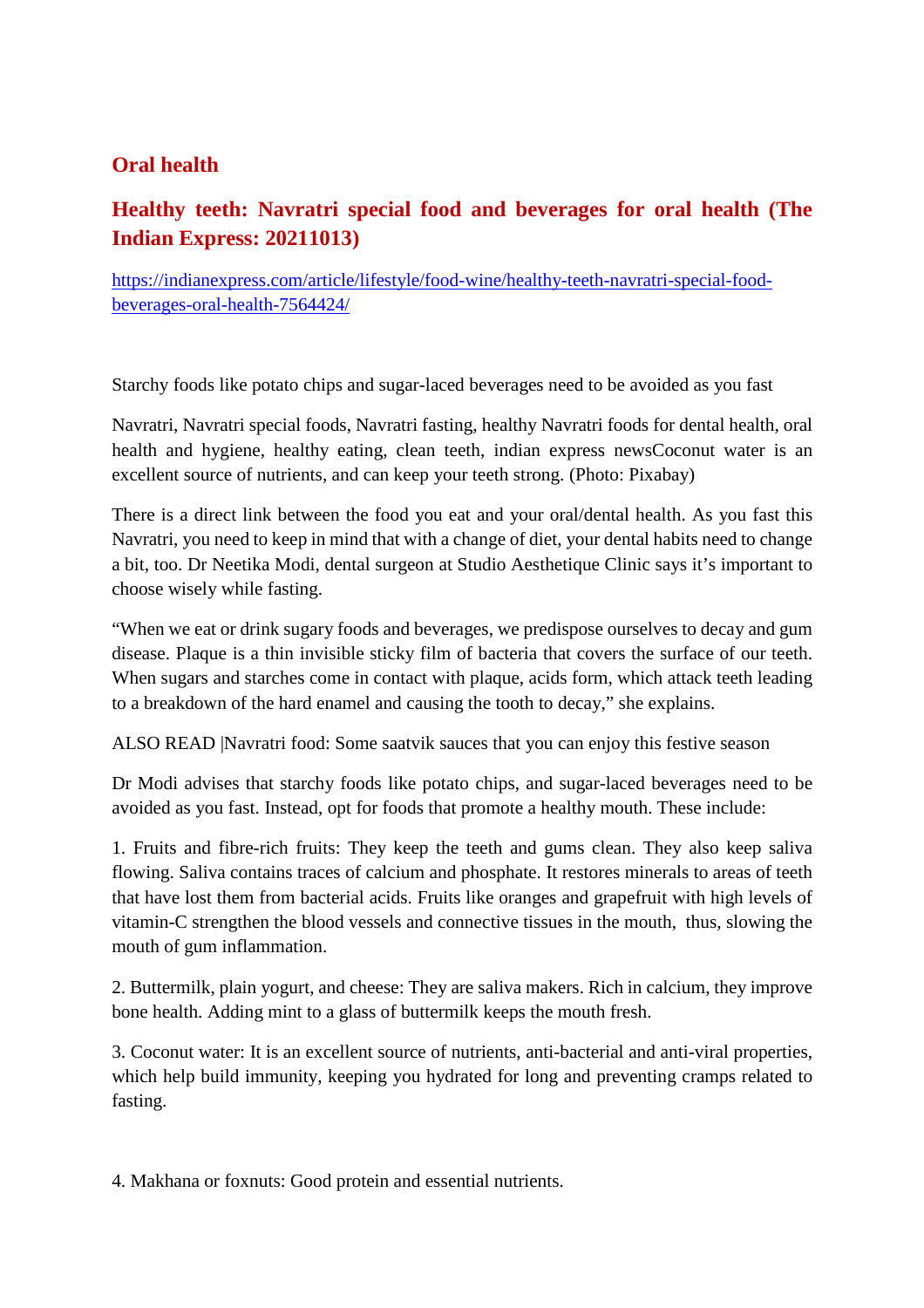5. Nuts like almonds, walnuts, pistas: High protein, healthy fat and vitamins.

6. Salads: Fibre-rich and self-cleansing for the mouth, salads are beneficial prebiotics that healthy oral bacteria feed on. Salad helps produce more nitrite-reducing bacteria. In turn, your mouth benefits from an increase in nitric oxide, promoting healthier oral microbiomes.

ALSO READ |Nutrition alert: Here's a simple and healthy Navratri fasting plan

7. Green and black tea: Contain polyphenols that interact with plaque bacteria, preventing bacteria from growing and making acid.

8. Amaranth rotis and quinoa pulao: Add a whole lot of fibre and quality proteins to your diet.

9. Seeds: They stave off hunger pangs, and raisins and nuts provide prebiotic fibre to the gut.

10. Hydration: Keeping yourself hydrated while you cut down on food is absolutely essential. Keep a bottle full of water and keep sipping from it from time to time. You can add lemon and sabia seeds to it.

"While fasting, the body goes on detox mode. It's important to get good sleep to prevent dizziness and throbbing headaches," the doctor says.

#### **Covaxin (The Asian Age: 20211013)**

http://onlineepaper.asianage.com/articledetailpage.aspx?id=15898033

# **Covaxin for kids**

been administered in the country so far. But less than 30 crore of the total 140 crore population has so far been fully vaccinated.

Significantly, 41 per cent of the country's population is below the age of 18 and there is no vaccine available for this age group.

The other concern is that Covaxin, which has been administered

to a large section of the population, is yet to get emergency use authorisation from the World Health Organisation, Without the WHO approval. Covaxin is not being accepted as a valid vaccine by most countries around the world. Indians who have received this vaccine have to quarantine when travelling abroad.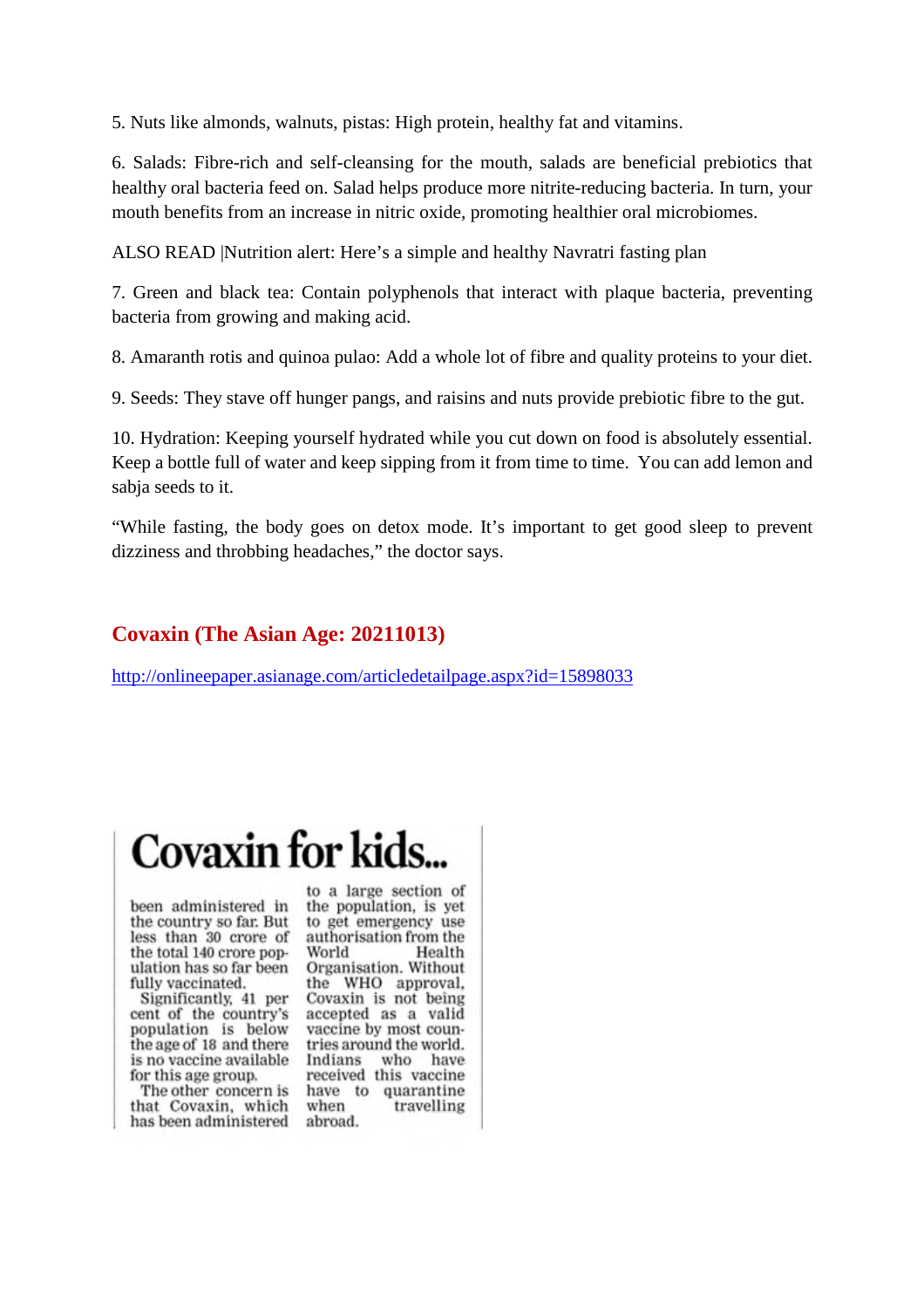#### **Pollution**

# **Municipal workers operate an anti-smog gun to reduce air pollution on a road CM moots 3-point formula to help curb pollution ( Hindustan Times: 20211013)**

https://schoolepaper.hindustantimes.com/Home/ArticleView

Delhi chief minister Arvind Kejriwal on Tuesday urged city residents to assist in reducing air pollution levels by turning engines of their vehicles off on red traffic signals, using public transport or car pools once a week and registering air pollution complaints using the Green Delhi app on their phones.

"Air pollution has been slowly increasing for the last three-four days. One of the main reasons is that stubble burning has started in neighbouring states where governments have failed in helping farmers in this regard. We can get a clear picture of that through Nasa images… Last week, we presented a 10-point action plan. Today, I seek your help in reducing air pollution in personal capacity," said Kejriwal in a video press briefing on Tuesday. htc

NTPC plants told to cap production capacity: Jain

New Delhi : Delhi power minister Satyendar Jain on Tuesday alleged that the Centre has asked NTPC to cap the production capacity of all its plants to half. Speaking regarding power shortage, he said, "There is no coal power plant in Delhi. We buy electricity from coal plants situated in other states. NTPC capped the production capacity of all its plants to half. There can be two reasons, first coal shortage or secondly the Centre has told them to do it." He further said that Delhi is currently getting only half the supply and if it is stopped then a blackout might happen.

"Blackout depends upon them, right now they are giving only half supply if they stopped giving it then blackout might happen," said Satyendar Jain. ani

DCPCR for twice a week regular classes till Grade 8

New Delhi : The Delhi Commission for Protection of Child Rights chairperson Anurag Kundu wrote to Delhi Lt Governor Anil Baijal requesting him to consider their submissions for schools and anganwadis reopening citing serious learning loss among students.

"Nursery to Grade eight to open at least two days a week and anganwadis at least once a week for all children in the staggered form," stated the letter.

"'Learning Loss: The pandemic has caused serious learning losses for children of all grades. For example, 17% more grade I students could not read letters in 2020-23, compared to 2019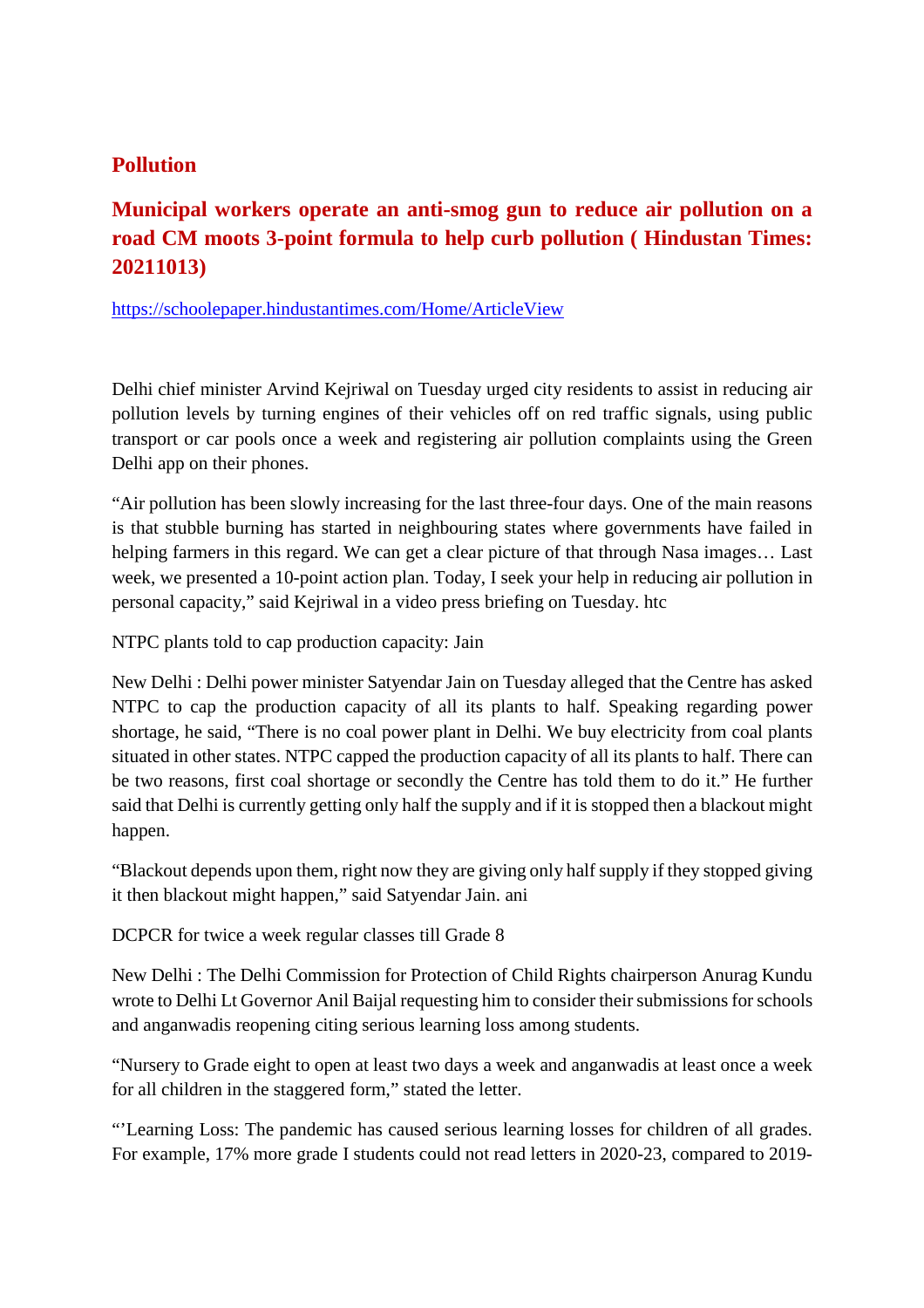20, according to the Annual Status of Education Report 2021 by Pratham Education Foundation," it said. Ani

#### **Pregnancy**

### **Study explores adverse complications for COVID positive pregnant women, their newborns (New Kerala: 20211013)**

A new study, which finds an increased risk of poorer outcomes for the newborns and symptomatic women with COVID-19, adds further weight to the -> View it--> https://www.newkerala.com/news/2021/146531.htm

#### **Sleeping**

#### **Sleep loss does not impact ability to assess emotional information: Study (New Kerala: 20211013)**

12: It's no secret that going without sleep can affect people's mood, but a new study showed that it does not interfere with their ability to evaluate emoti-> View it--> https://www.newkerala.com/news/2021/146518.htm

#### **Physical activity**

# **Researchers take steps toward more effective fitness trackers, more physical activity (New Kerala: 20211013)**

As the popularity of fitness trackers has increased, so have the opportunities to use such devices to not only track fitness goals but also -> View it--> https://www.newkerala.com/news/2021/146311.htm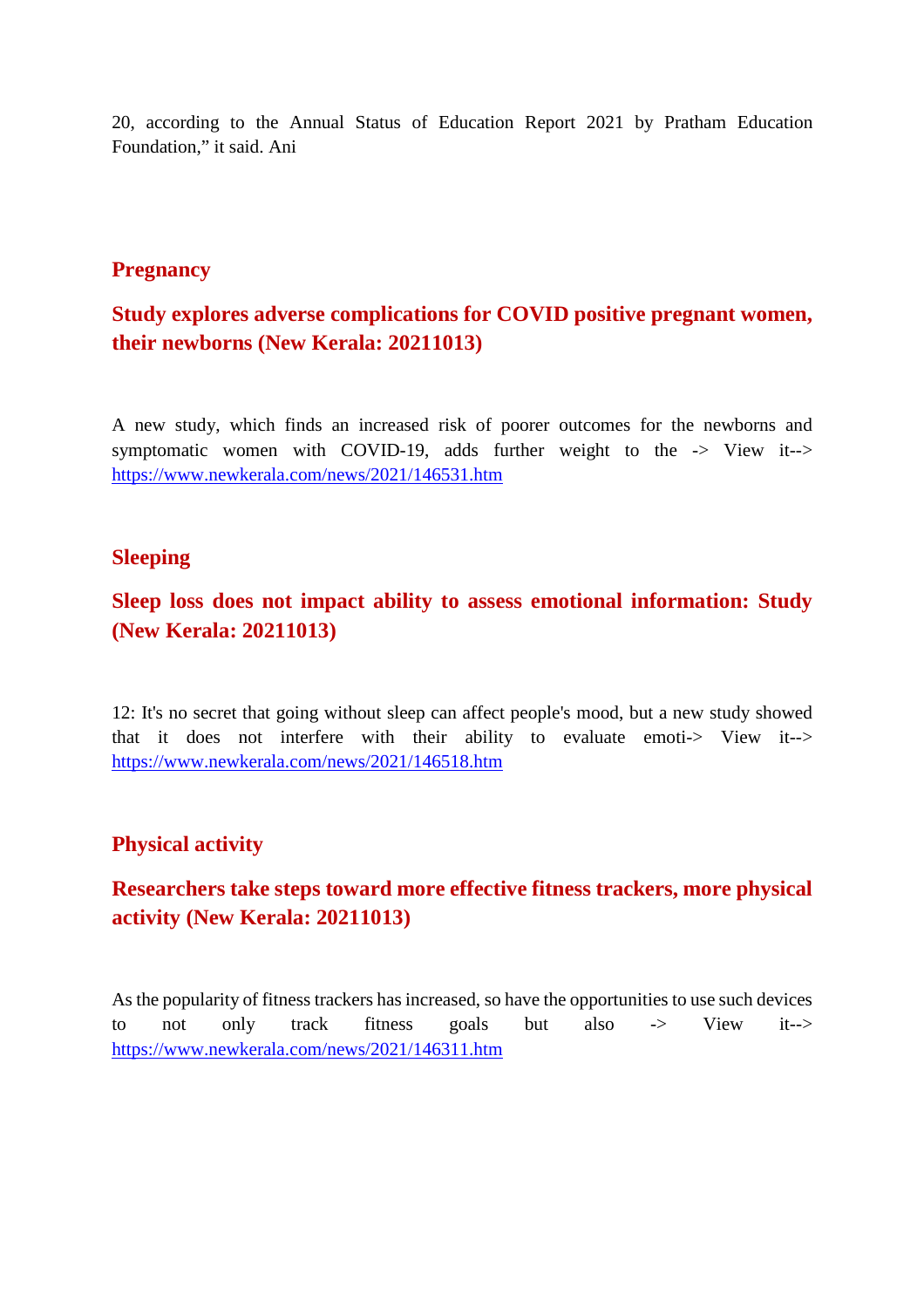#### **Active lifestyle**

### **Active lifestyle key to better management of arthritis (New Kerala: 20211013)**

https://www.newkerala.com/news/2021/146245.htm

People suffering from arthritis should maintain an active lifestyle as physical exercise reduces inflammation by reducing fat and increasing the production and release of anti-> View it--> https://www.newkerala.com/news/2021/146245.htm

#### **Mental Health**

#### **Pregnancy and Mental Health (New Kerala: 20211013)**

Pregnancy is the most beautiful journey in a womens life, very real yet surreal, joyous yet a bit daunting, culminating into another life with unlimited potential for themselves and others. The changes -> View it--> https://www.newkerala.com/news/2021/146236.htm

#### **Covaxin Vaccine**

**बचको कोवै सीन टका लगानेकसफारश (Hindustan: 20211013)**

https://epaper.livehindustan.com/

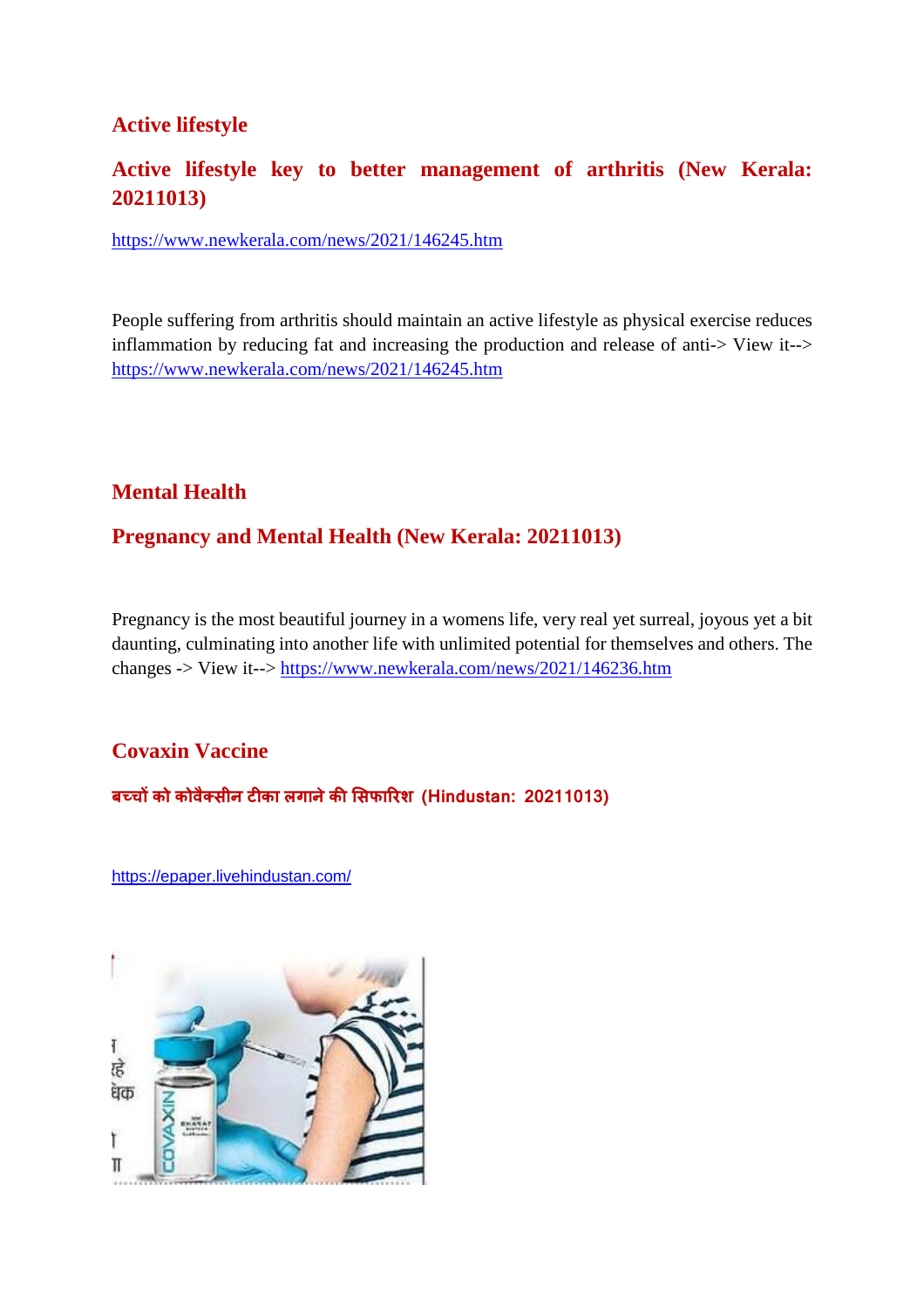# **..तो बचको लगनेवाला पहला टका**

- देश में कोविशील्ड, कोवैक्सीन और स्पूतनिक के टीके मिल रहे
- $\bullet$  ये सभी टीके 18 साल से अधिक आयु वर्ग के लोगों के लिए हैं
- कोवैक्सीन को मंजूरी मिली तो बच्चों के लिए पहला टीका होगा

# **अमेरका-टेन मख ुराक**

- **कनाडा-अमेरिका:** फाइजर टीका 12 साल से ज्यादा उम्र के बच्चों को लगना शुरू हो गया
- **टेन:** फाइजर टके 12 साल तक के बीमार बचको मल रहे
- इजराइल: सभी बच्चों को दी जा रही। माल्टा, चिली में भी शुरू

# **इसलए ज र**

- संभावित तीसरी लहर में बच्चों को संक्रमित होने का खतरा होने की बात कही जा रही है।
- कई राज्यों में स्कूल खोलने की तैयारी और कई में खुल गई है। स्कूल खुलने पर खतरा ज्यादा।
- देश में दूसरी लहर के दौरान बड़ी संख्या में बच्चे भी संक्रमित हुए।

# **नई दल| वशषे संवाददाता**

केंद्रीय औषधि प्राधिकरण की विशेषज्ञ समिति ने कुछ शर्तों के साथ दो से 18 साल के बच्चों/किशोरों को देश में बने कोरोनारोधी टीके कोवैक्सीन लगाने की सिफारिश की है। संभावना है कि अगले कुछ दिनों में दवा नियामक सिफारिश को स्वीकार कर कोवैक्सीन के आपात इस्तेमाल को मंजूरी दे सकता है।

कोवैक्सीन का निर्माण करने वाली हैदराबाद स्थित कंपनी भारत बायोटेक ने कहा है कि उसने दूसरे और तीसरे चरण का परीक्षण पूरा करने के बाद दवा नियामक की विशेषज्ञ समिति के समक्ष आंकड़े पेश किए थे। इनका अध्ययन करने के बाद विशेषज्ञ समिति ने सकारात्मक सिफारिश की है। सरकारी सूत्रों ने भी इस बात की पुष्टि की है। लेकिन, अभी दवा नियामक ने फैसला नहीं लिया है। भारत बायोटेक को अपने होल विरिअन, इनएक्टिवेटिट कोरोना वायरस टीके (बीबीवी152) प्रोटोकॉल के अनुसार अध्ययन जारी रखना होगा। कोवैक्सीन के बच्चों पर परीक्षणों में पाया गया है कि इसके प्रभाव बच्चों में भी उसी प्रकार से देखे गए हैं, जिस तरह वयस्कों में मिले हैं।

# **जायडस केडला को देश मपर ण कइजाजत**

- जायडस केडिला के टीके के बच्चों पर परीक्षण की इजाजत मिली
- हालांकि, देश में इसके आपात इस्तेमाल को मंजूरी नहीं मिली है